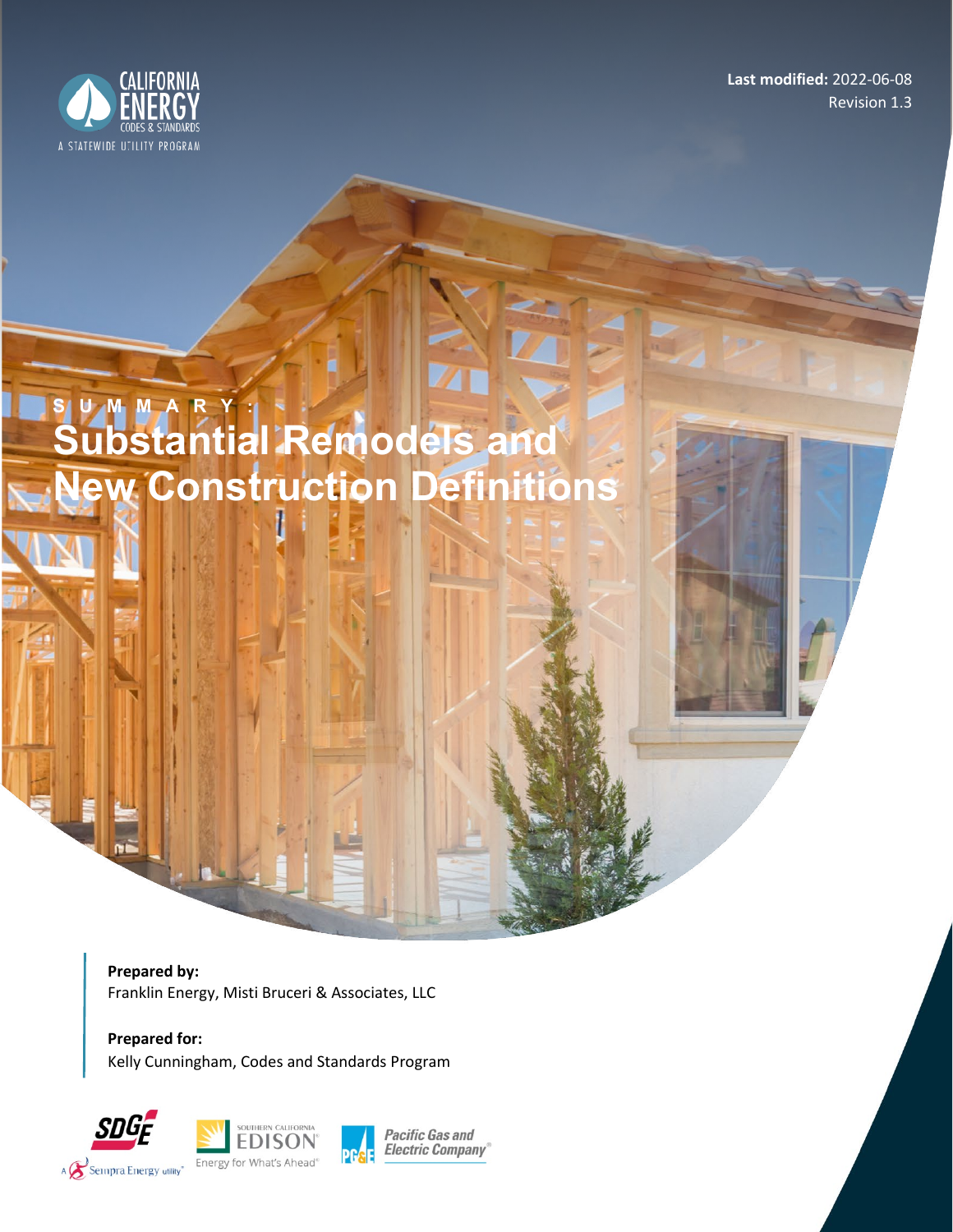#### **REACH CODE IMPLEMENTATION RESOURCES TEMPLATE**

This template is intended for educational purposes only, without any express or implied warranty of any kind, including warranties of accuracy, completeness, or fitness for any particular purpose. You agree that your use of the template is without any recourse whatsoever to PG&E, SCE, SDG&E, or their affiliates. The template is a draft, and anyone using this document should seek the advice of an attorney to develop appropriate ordinance language to meet its jurisdiction's specific needs, as state and local laws may differ.

For additional information contact [info@LocalEnergyCodes.com](mailto:info@LocalEnergyCodes.com)

The IOU Statewide Codes and Standards program is funded by California utility customers and administered by Pacific Gas and Electric Company, San Diego Gas & Electric Company (SDG&E® ), and Southern California Edison Company under the auspices of the California Public Utilities Commission and in support of the California Energy Commission.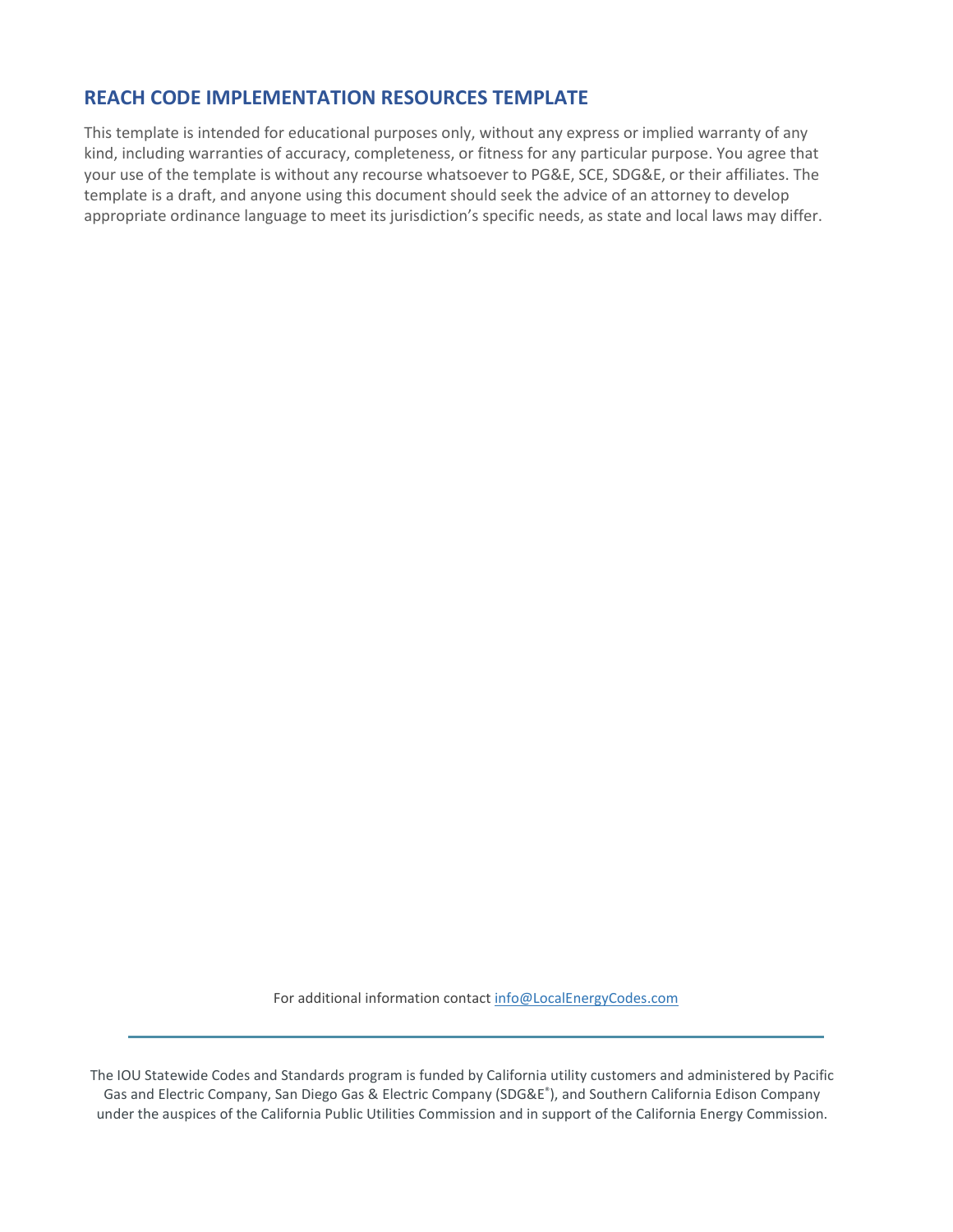## Review of New Construction and Substantial Improvement Definitions Version 1.3

The Reach Codes program has received several inquiries from jurisdictions expressing interest in including major remodels, or projects that undertake comprehensive renovations that are, for practical purposes, substantially similar to new buildings, within the scope of new construction energy ordinances.

The program completed a limited investigation with the following objectives:

- identify definitions of substantial remodels/substantial improvements and new construction used in different codes and across jurisdictions, and
- identify the trigger when a substantial improvement becomes classified as new construction.

The definitions included in this document are intended to serve as examples and staff should review any proposed language with the building official and counsel to ensure the adopted definition is consistent with the ordinance intent and with other related codes.

The program identified definitions for new construction and substantial remodel in 28 jurisdictions and seven agencies. The scope of this effort did not include requirements for additions.

As a reference, the California Building Code definition of substantial improvement is:

*Substantial Improvement Any repair, reconstruction, rehabilitation, alteration, addition, or other improvement of a building structure, the cost of which equals or exceeds 50 percent of the market value of the structure before the improvement or repair is started. If the structure has sustained substantial damage, any repairs are considered substantial improvement regardless of the actual repair work performed. The term does not, however, include either:* 

- *1. Any project for improvement of a building required to correct existing health, sanitary or safety code violations identified by the building official and that are the minimum necessary to assure safe living conditions.*
- *2. Any alteration of a historic structure provided that the alteration will not preclude the structure's continued designation as a historic structure.*

*Section: [2019 CBC, Title 24, Part 2, \(Volumes 1 & 2\), Chapter 2 Definitions \[BS\]](https://up.codes/viewer/california/ca-building-code-2016/chapter/2/definitions#2)* 

#### Results

The project gathered data from different regions of California, with the resulting sample including 20 northern California jurisdictions, four southern California and four in the Central Valley.<sup>[1](#page-2-0)</sup> The research revealed two main metrics for defining substantial improvement:

- Cost of work as percentage of market value
- Change to a percentage of an existing building component area (defined area varies)

<span id="page-2-0"></span> $1$  This work builds upon work that Marin County started for jurisdictions in that territory.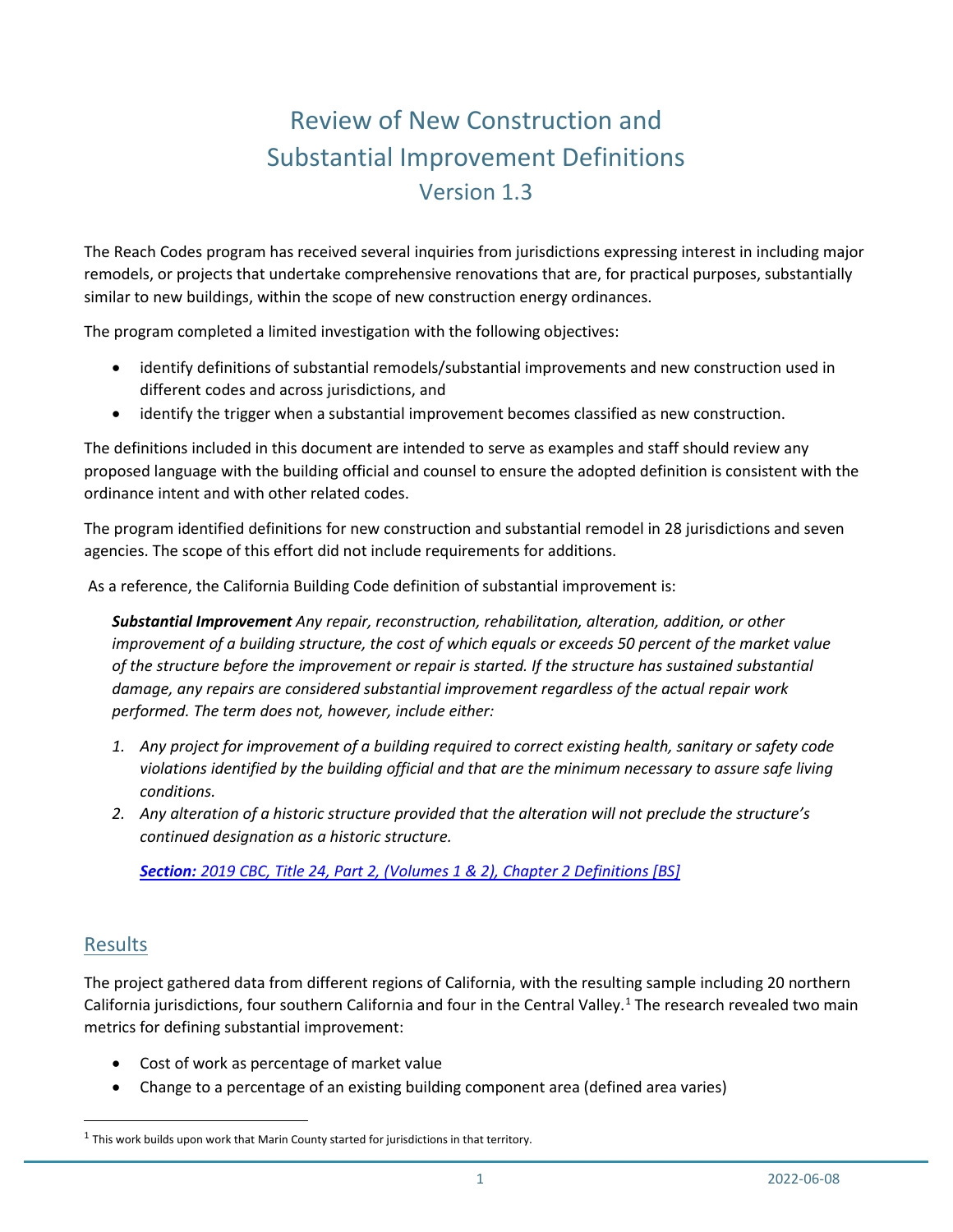## State and Regional Agency Definitions

An overview of the agencies provides a reference as to how substantial improvements are addressed in different contexts. Each agency has a definition of substantial improvement that triggers compliance requirements under their specific authority. Typically, the compliance requirements are aligned with other new construction requirements. For example, the FEMA definition of substantial improvement is used to regulate major additions and other improvements to buildings in the floodplain if the cost of the improvement exceeds 50% of the building's value (cost of improvement divided by market value of the building is >50%). Under this rule, the floodplain regulations for new construction will apply and the building must meet the post Flood Insurance Rate Map (FIRM) for developments in the floodplain.

Table 1 provides a summary of the definition of substantial improvement used by each of the agencies included in the study.

| Agency/<br>Code                                     | <b>Cost of Work</b><br><b>(Percent of Market</b><br>Value) | <b>Existing Floor Area</b><br><b>Changed</b>                            | <b>Regulation</b>                                                                                                                                                                                                                                                               |
|-----------------------------------------------------|------------------------------------------------------------|-------------------------------------------------------------------------|---------------------------------------------------------------------------------------------------------------------------------------------------------------------------------------------------------------------------------------------------------------------------------|
| <b>CALGreen, Sec.</b><br>301.1.1                    | N/A                                                        | Increase in conditioned<br>area, volume, or size.                       | Section 301.1.1. Mandatory provisions of<br>Title 24 Part 11 Chapter 4 shall apply to<br>and/or within the specific area of the<br>addition or alteration.                                                                                                                      |
| <b>FEMA (Flood</b><br>requirements)                 | >50%                                                       | N/A                                                                     | FEMA- Substantial Improvement                                                                                                                                                                                                                                                   |
| <b>CA Fire Code,</b><br><b>Chapter 9</b>            | N/A                                                        | N/A                                                                     | <b>Chapter 9- Fire Protection and Life Safety</b><br>Systems. An automatic residential fire<br>sprinkler system shall not be required for<br>additions or alterations to existing buildings<br>that are not already provided with an<br>automatic residential sprinkler system. |
| <b>Wildland Urban</b><br>Interface                  | N/A                                                        | Material specific to scope                                              | Chapter 7A of the California Building Code<br>and Chapter R327 of the California<br><b>Residential Code</b>                                                                                                                                                                     |
| <b>Coastal Zone</b><br><b>Permit</b>                | N/A                                                        | Any change in structure<br>requires permit and<br>associated compliance | <b>Coastal Development Permit from the Coastal</b><br><b>Commission</b>                                                                                                                                                                                                         |
| <b>Property Taxes</b>                               | N/A                                                        | New square footage added<br>or home is "like new"                       | <b>California State Board of Equalization, New</b><br>Construction                                                                                                                                                                                                              |
| School/<br><b>Development</b><br><b>Impact Fees</b> | N/A                                                        | > 500 sq.ft increase in<br>assessable space*                            | California Education Code, Section 17620(B)                                                                                                                                                                                                                                     |

#### **Table 1. Definitions of Substantial Improvement that Trigger Compliance Requirements**

\* "Assessable space," for this purpose, means all of the square footage within the perimeter of a residential structure, not including any carport, covered or uncovered walkway, garage, overhang, patio, enclosed patio, detached accessory structure, or similar area. The amount of the square footage within the perimeter of a residential structure shall be calculated by the building department of the city or county issuing the building permit, in accordance with the standard practice of that city or county in calculating structural perimeters. [California Government Code, Section 65995\(b0\(1\)](https://leginfo.legislature.ca.gov/faces/codes_displaySection.xhtml?lawCode=GOV§ionNum=65995.)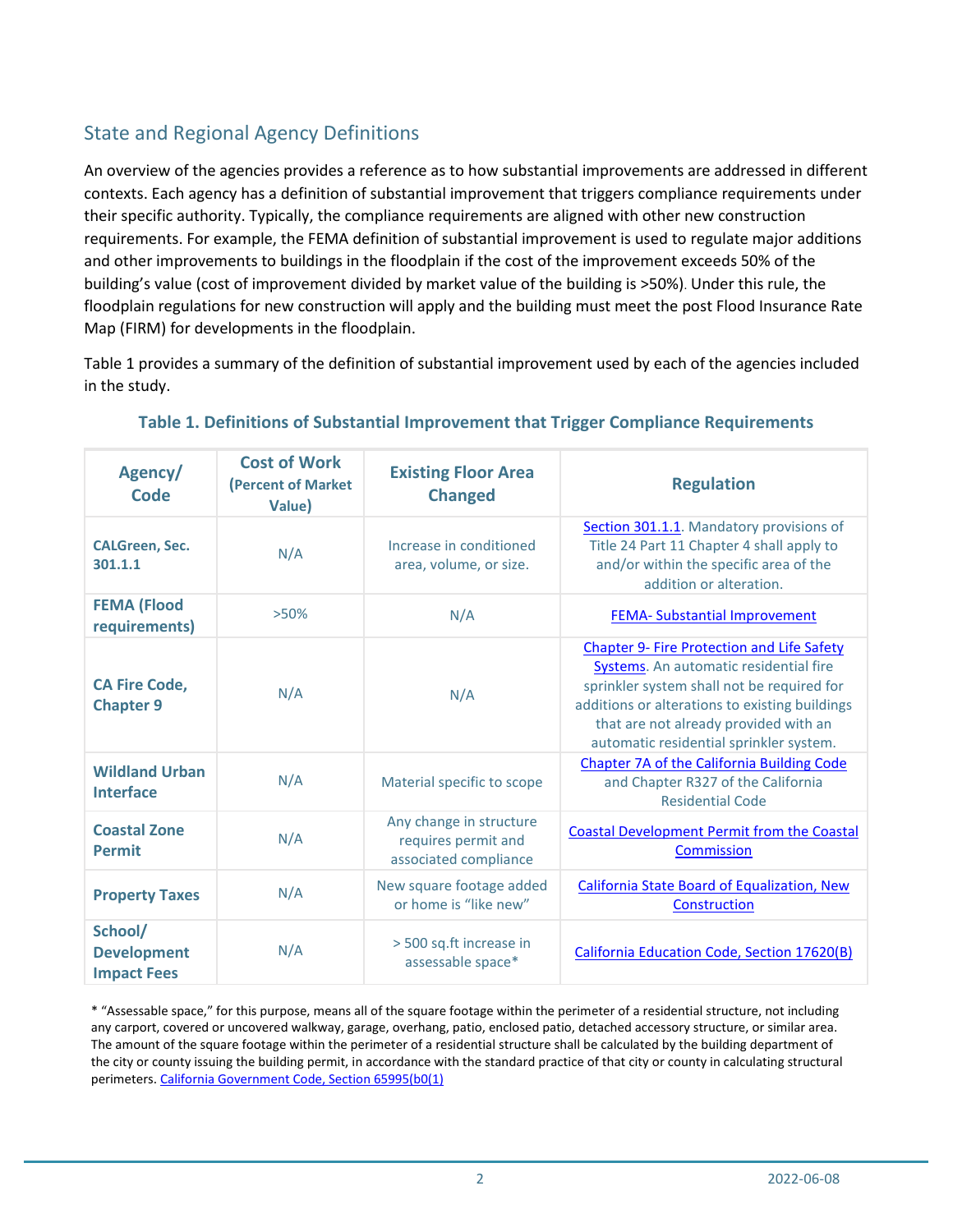### Local Jurisdiction Definitions

Most jurisdictions use the state agency definition as a basis from which to further define substantial improvements. Overall, there is variation both between jurisdictions and even within a jurisdiction regarding how different codes define substantial improvements. Despite all jurisdictions adopting the FEMA regulations, which are based on a percentage of the market value, 75% of jurisdictions surveyed utilize an area metric in their definition of substantial improvement. This results in different thresholds defined in different sections of the code.

|                                         | <b>Definition</b>                          |                                       |                    |
|-----------------------------------------|--------------------------------------------|---------------------------------------|--------------------|
| <b>Agency</b>                           | Cost of Work as Percent<br>of Market value | <b>Existing Floor Area</b><br>Changed | <b>Time Period</b> |
| All Agencies/Jurisdictions<br>$(n=28)*$ | 8(29%)                                     | 21 (75%)                              | 12 (43%)           |

#### **Table 2. Summary of Jurisdiction Definitions of Substantial Improvement**

\*Two jurisdictions have a definition in each category.

Of those jurisdictions that use the *Cost of work* as the metric, seven out of eight referenced ≥50% as the threshold. The majority of the jurisdictions (75%) defined substantial improvements based on a change in the existing floor/wall/roof area. While some variation exists between jurisdictions specifying the threshold at either ≥50% or >50%, for our purposes these thresholds have been combined.

The most common threshold for the 21 jurisdictions using the existing area was >50% of floor area. Five additional agencies also used 50% as the threshold level, but tied the metric to exterior wall area or roof area impacted by the project.

Within the category of *Change in/to existing area*, there were five different definitions referencing different building components:

- Either > 50% or  $\geq$  50% of the existing floor area
- Greater than or equal to 50% removal or replacement of the linear length of the walls of the building (exterior plus interior) and 50 percent of the roof
- Greater than or equal to 50% of exterior weight-bearing walls removed or demolished
- Greater than or equal to 50% exterior wall framing OR 50% of exterior wall on upper level
- Greater than or equal to 50% exterior wall OR members

Definitions of substantial improvement are applied to various code sections (i.e., fire sprinklers or green building). Substantial improvement can trigger new construction requirements in different codes and are not consistent across all codes. As the application of substantial improvement is defined within each individual code section, the project limited its focus to documenting the existence of different definitions, and did not attempt to categorize the variety of applications.

As projects that are deemed substantial improvements often trigger a significant amount of additional requirements, there is an incentive to avoid the requirements by breaking a large scope of work into smaller projects that are under the threshold. To minimize the potential of permit applicants avoiding requirements triggered by substantial improvements, 43% of jurisdictions in the analysis define a timeframe within which projects will be aggregated for this purpose. The timeframe ranges from 1 to 5 years with 3 years being the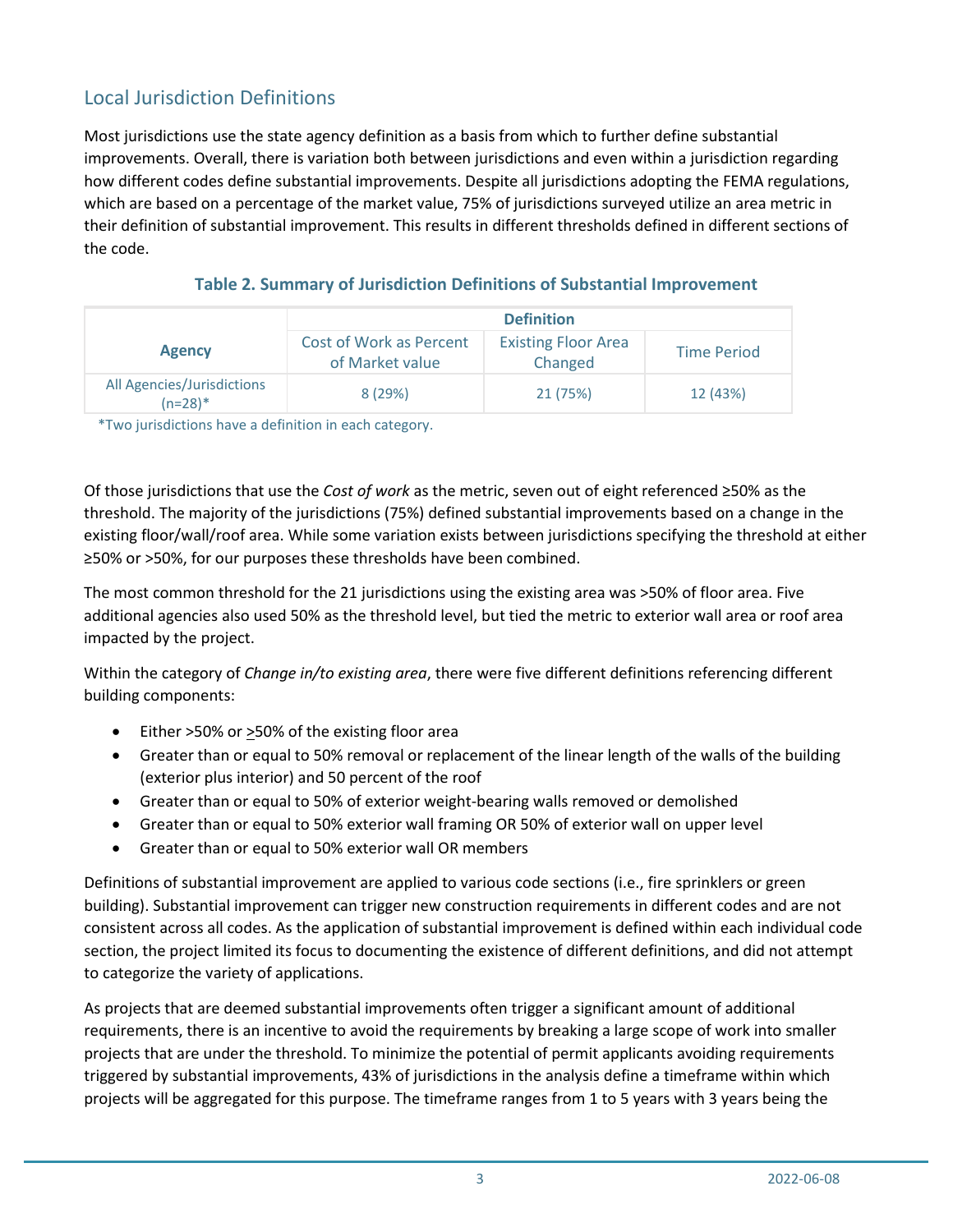threshold for the majority of the jurisdictions. For this to be a viable enforcement strategy, it requires strong permit tracking.

Local fire sprinkler requirements are an excellent example of the variation in the requirements. Several jurisdictions have amended the California Building Code to be more stringent, applying the requirement to install fire sprinklers to existing buildings under the following circumstances:

- additions within 3 years that exceed 50% of existing floor area,
- when a story is added,
- alterations or repairs that result in the removal of 50% of existing floor area, existing ceiling covering, or existing roof structure, or
- change in occupancy when the proposed occupancy is more hazardous based on fire and life safety evaluation.

Several examples of ordinance language defining the threshold at which "substantial improvements" trigger new construction requirements follow:

#### [Cloverdale Municipal Code: 15.06.030](https://www.codepublishing.com/CA/Cloverdale/#!/Cloverdale15/Cloverdale1506.html)

*New Construction: For the purposes of enforcing the provisions of the California Fire Code, California Building Code, and the California Residential Building Code, any work, addition to, remodel, repair, renovation, or alteration of any building(s) or structure(s) may be defined as "New Construction" when 50 percent or more of the exterior weight bearing walls are removed or demolished*."

#### [Sunnyvale Ordinance No. 3168-20](https://localenergycodes.com/download/672/local_government_adoption_ordinance/fieldList/Sunnyvale%202019%20-%20Ordinance%203168-20.pdf)

*Newly Constructed Buildings: For the purposes of All-Electric Building requirements, "newly constructed buildings" shall include the buildings defined in Section 100.1 as well as newly constructed additions and improvements in existing buildings where more than 50 percent of the exterior walls are removed or 50 percent of the wall plate height is raised. The Chief Building Official shall make the final determination regarding the application of this section.*

*For the purposes of All-Electric Building requirements, "newly constructed buildings" shall not include newly constructed additions and tenant improvements in existing buildings except as defined above.*

#### [Santa Barbara Natural Gas Prohibition Ordinance](https://localenergycodes.com/download/836/local_government_adoption_ordinance/fieldList/Santa%20Barbara%202019%20-%20Ordinance.pdf)

*NEWLY CONSTRUCTED BUILDING. A new structure that has never before been used or occupied for any purpose or removal and replacement of an existing structure. An existing structure is removed and replaced for purposes of this definition when either (a) it is completely demolished and replaced with a new structure, or (b) it is partially removed and replaced and the removal and replacement involves any two of the following:* 

- *1. More than 75% of the structural elements of the roof or roof framing are removed;*
- *2. More than 75% of the structural exterior walls (or vertical supports such as posts or columns when a structure has no walls) of a structure are removed or are no longer a necessary and integral structural component of the overall building;*
- *3. More than 75% of the foundation system is removed, or is no longer a necessary and integral structural component of the overall structure, including, but not limited to: perimeter concrete foundation, retaining walls, post and pier foundations, or similar elements that connect a structure to the ground and transfer gravity loads from the structure to the ground.*